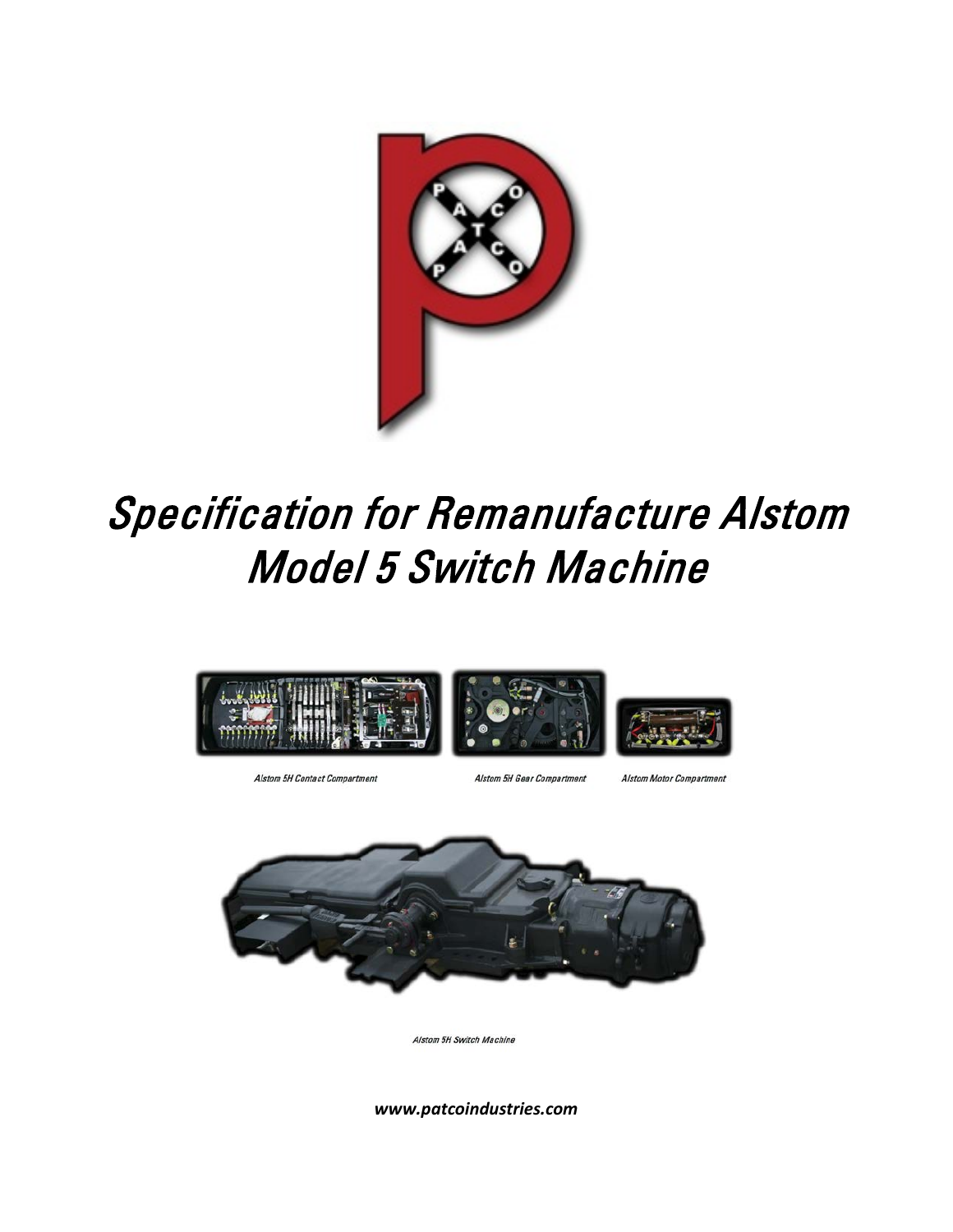*This page is intentionally left blank for the purpose of double sided printing*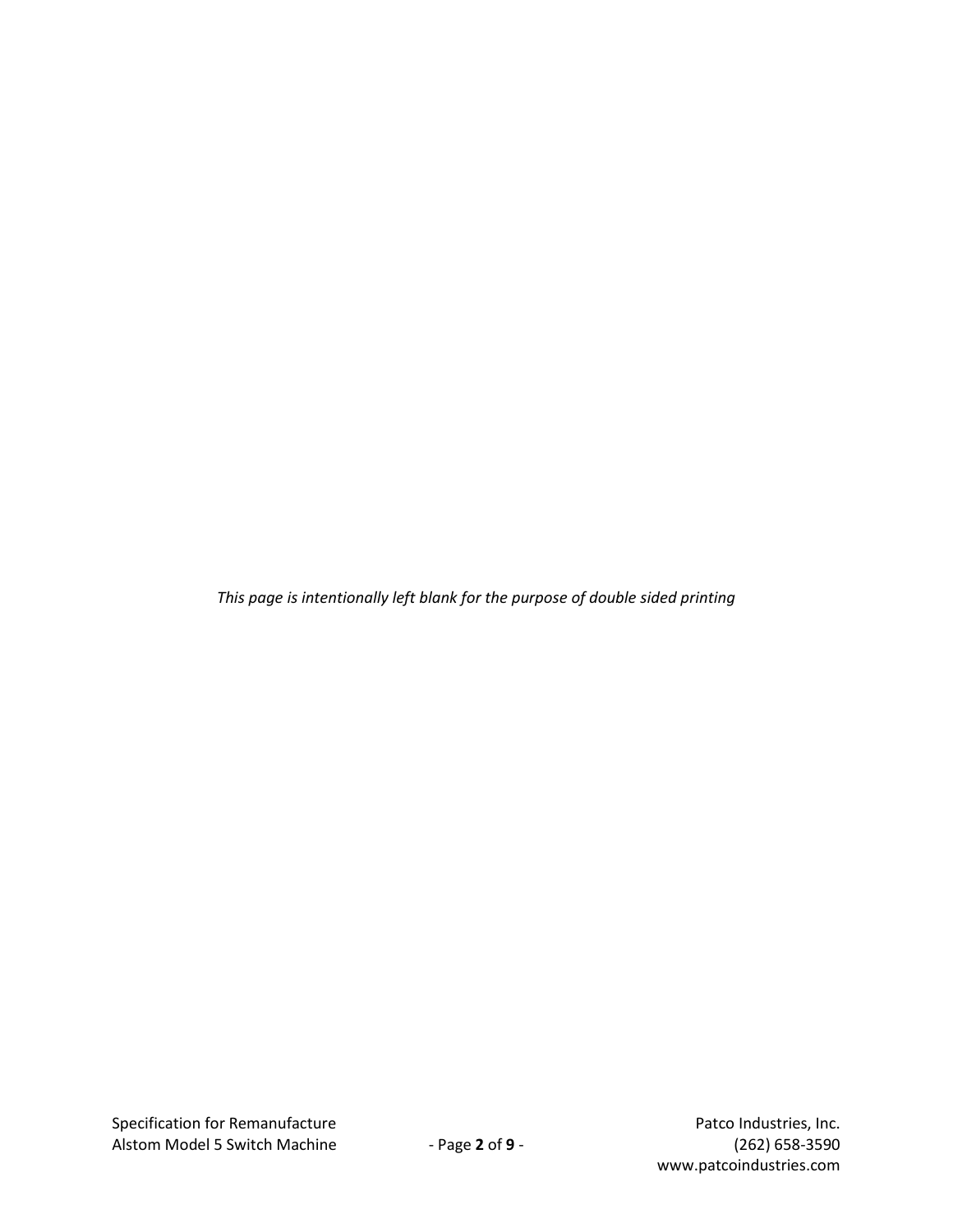## **TABLE OF CONTENTS**

| 2.1 |  |
|-----|--|
| 2.2 |  |
| 2.3 |  |
| 2.4 |  |
| 2.5 |  |
|     |  |
| 2.7 |  |
|     |  |
|     |  |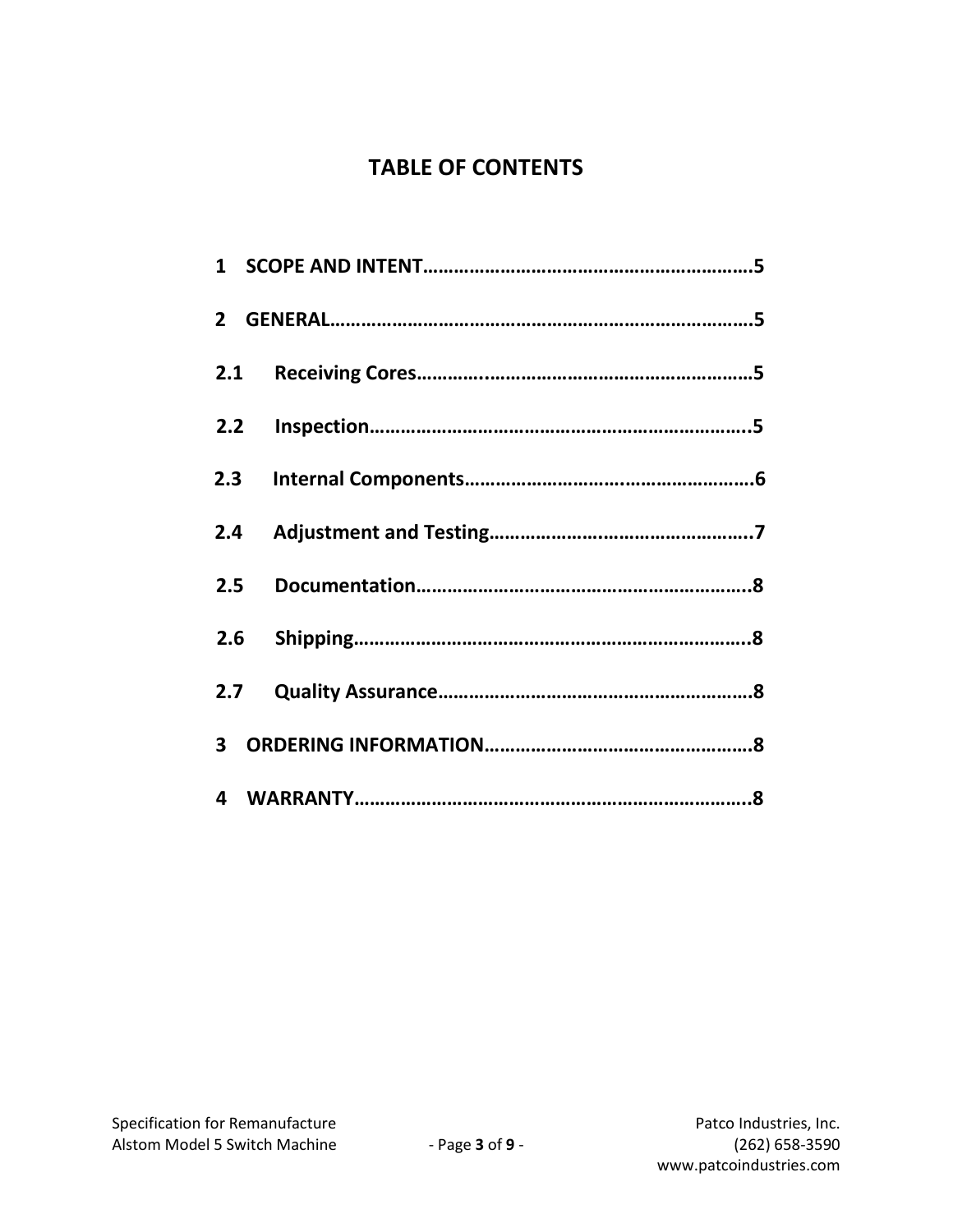*This page is intentionally left blank for the purpose of double sided printing*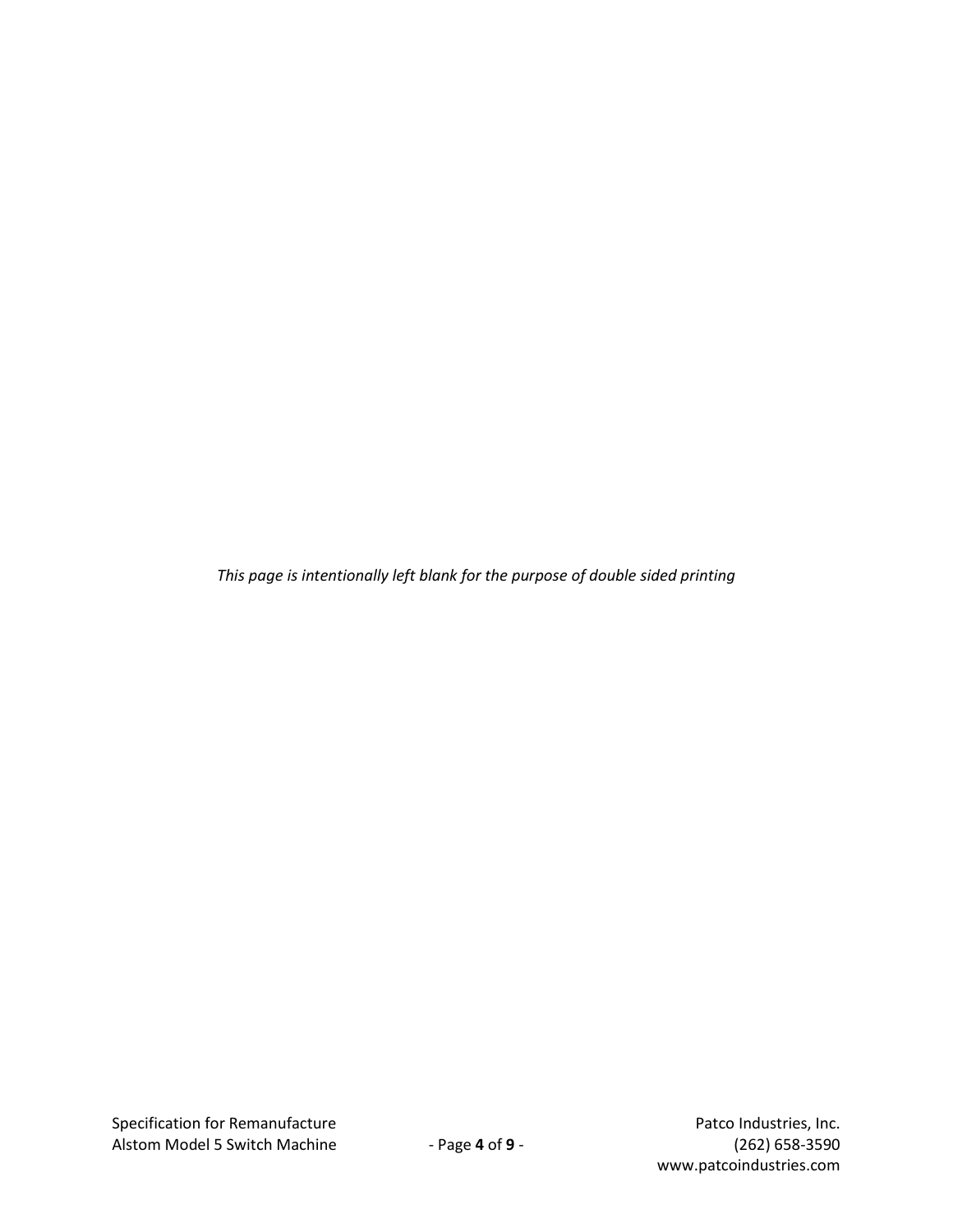# 1 SCOPE AND INTENT

This document describes Patco Industries, Inc. remanufacturing standards for a Alstom Model 5 Switch Machine. Work shall be performed in a manner that is consistent with the requirements of the Alstom service manual.

# 2 GENERAL

## 2.1 Receiving Cores

- 2.1.1 Units received are to be physically inspected upon arrival for physical damage that may have occurred in service or shipment.
- 2.1.2 All units shall be tagged to identify specific customer ownership.

## 2.2 Inspection

- 2.2.1 Machines are to be completely disassembled and inspected for worn, damaged, and defective components per O.E.M. specifications.
	- a.) All components are degreased and sand blasted in accordance with procedures acceptable to component makeup.
	- b.) All castings shall be checked for cracks and/or breaks.
	- c.) Contact compartment and all contact blocks shall be checked for grounds and cracks.
	- d.) Complete machining of frame as needed and all bearings and bushings replaced.
	- e.) Locking components of machines shall be inspected to insure that the machine is capable of properly locking.
	- f.) All grease and oil fittings will be replace with new.
	- g.) All roller bearings and seals shall be replaced with new.
	- h.) All grease, oil, lubricants, adhesives, and paint shall be specified to operate properly throughout the temperature range for switch machines (-40° to +85° Celsius).
	- i.) All tapped holed and threaded fasteners that are reused, shall be cleaned with the appropriate tap or die.
	- j.) Hand throw (if equipped) shall be inspected to insure it is not broken or bent, and that it is functioning properly.
	- k.) All gears and gear shafts shall be inspected for wear and broken teeth.
	- l.) All bars shall be inspected for excessive wear and straightness.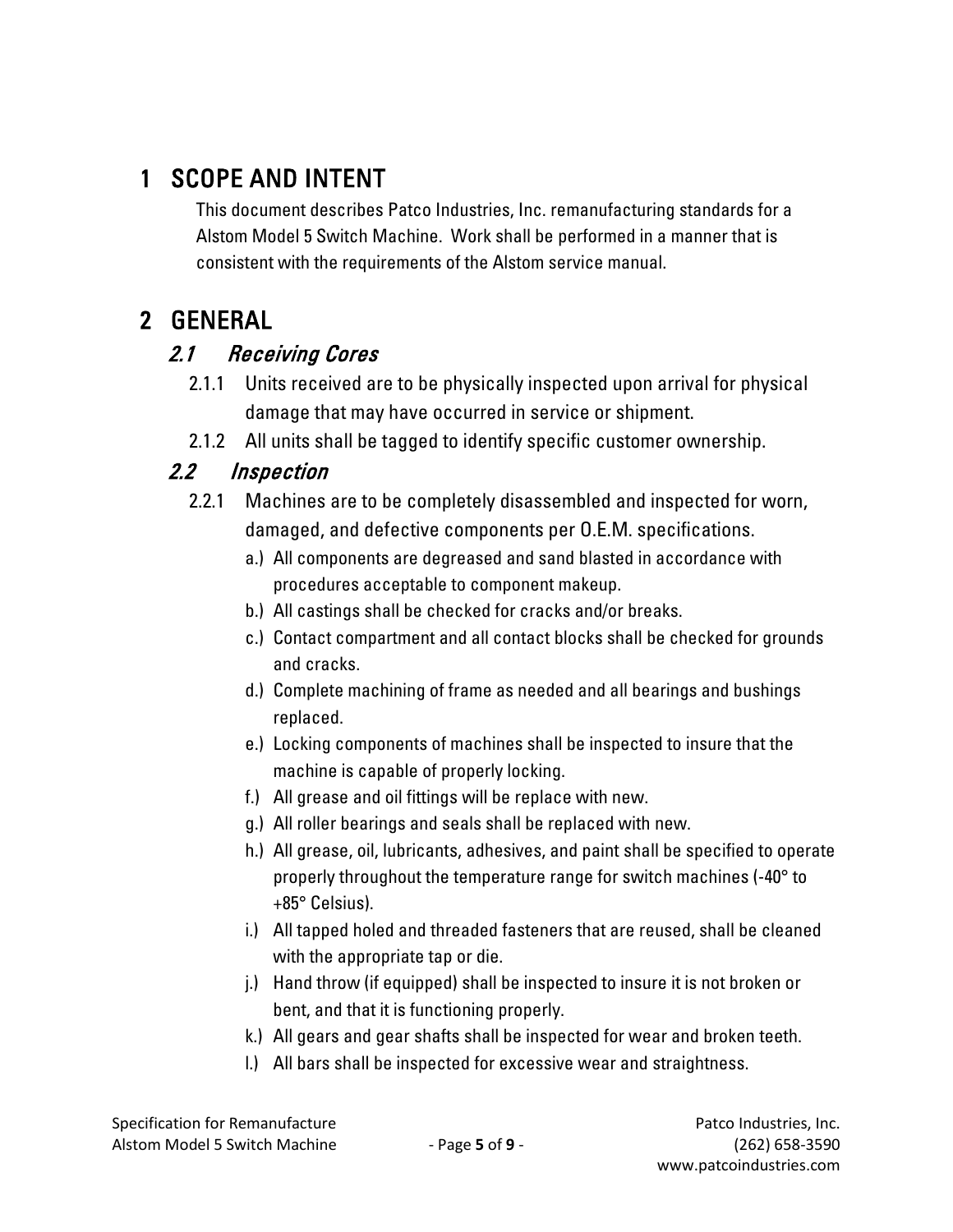- m.) Contact Compartment parts shall be inspected to insure that they are capable of being rebuilt in accordance with the following sections and that no major parts are broken or missing.
- n.) Standard machine hardware shall always be replaced with new. Finishes shall be stainless steel or zinc with yellow chromate.

## 2.3 Internal Components

The following section outlines the requirements for remanufacturing of the internal components within the machine. During the remanufacturing process, care shall be taken to insure that critical machined surfaces on parts are not damaged by cleaning or contaminated with paint. O.E.M. parts or approved equivalent should be used.

#### 2.3.1 Motor

- a.) Armature will be rewound and coated
- b.) Coils will be rewrapped, if necessary, and new wires added.

#### 2.3.2 Clutch

- a.) The clutch housing shall be completely disassembled, sandblasted, and inspected.
- b.) Clutch housing shall be painted as required.
- c.) All discs, metal and friction, shall be replaced.

## 2.3.3 Hand Throw (if equipped)

- a.) The hand throw assembly shall be completely disassembled, degreased, sandblasted, inspected, and painted.
- b.) The hand throw ball detent components shall be inspected and if necessary, replaced and refurbished.
- c.) The hand throw shall be reassembled, lubricated, and tested for proper operation.

#### 2.3.4 Gear Compartment

- a.) The gear case shall be disassembled completely, degreased, sandblasted, inspected, and painted.
- b.) The bushings shall be inspected for excessive wear and shall be replaced if necessary.
- c.) Gear teeth shall be inspected and dressed with a file if necessary or replaced.
- d.) Gear case shall be reassembled, lubricated, and tested for proper operation.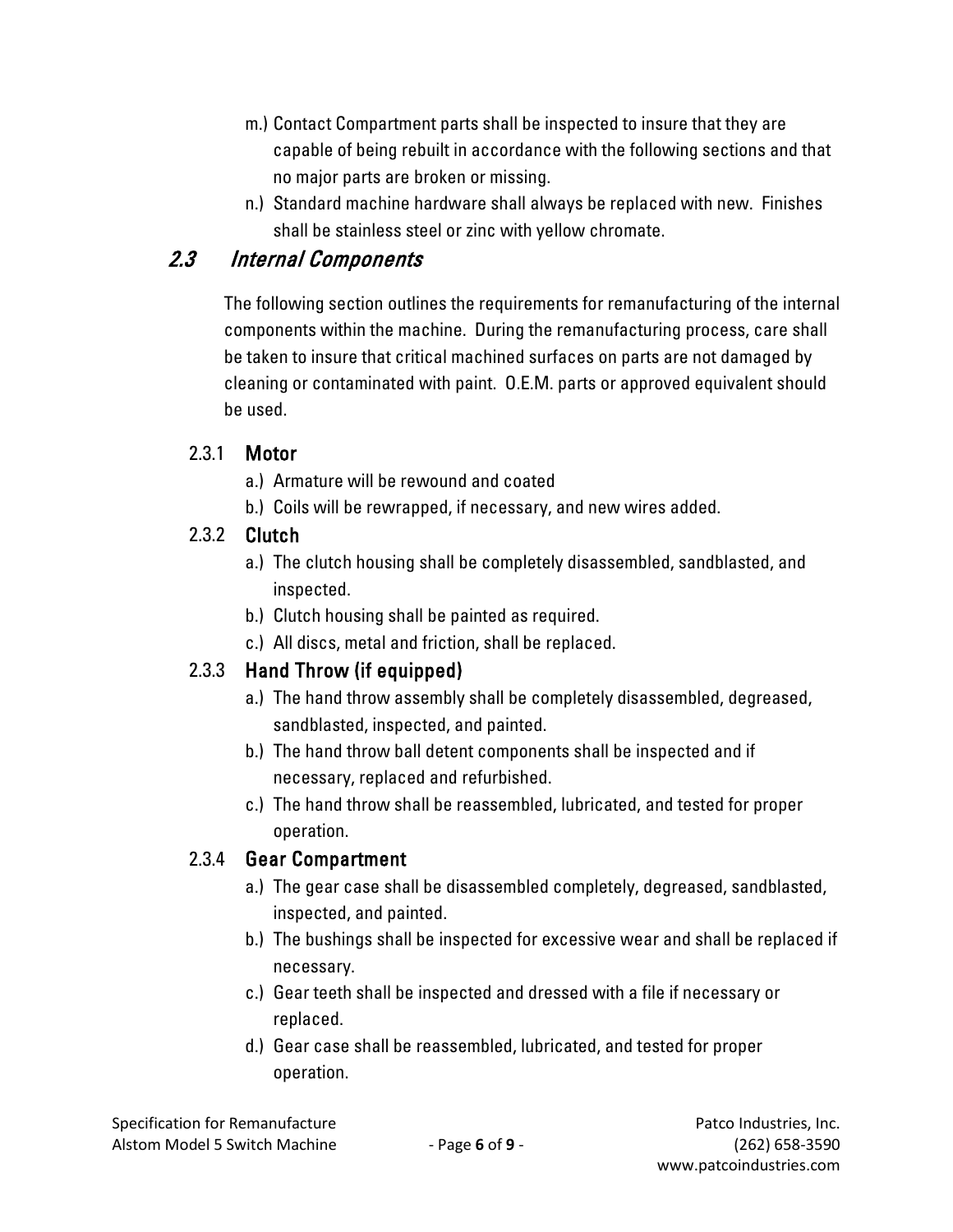#### 2.3.5 Base Casting

- a.) Base casting shall be degreased, sandblasted, inspected, and painted.
- b.) Prior to sandblasting and painting, lock rod and point detector wear plates shall be replaced.

#### 2.3.6 Contacts

- a.) The circuit controller shall be disassembled, cleaned, and inspected for excessive wear.
- b.) Circuit controller shall be reassembled, adjusted, and tested per O.E.M. requirements.
- c.) All components shall be inspected for defects and replaced if necessary.

#### 2.3.7 Wiring Harness

- a.) The wire harness shall be replaced with new.
- b.) Wire shall be #12 AWG for current carrying circuits, and #14 AWG for indication carrying circuits.
- c.) All wire tags and terminal post tags shall be replaced with new.

#### 2.3.8 Covers

- a.) All switch machine throw bar and lock rod covers will be inspected and replaced if necessary with new.
- b.) Cast iron covers will be replaced with aluminum covers, if requested by customer.

#### 2.3.9 Paint

a.) Machines will be powder coated black, unless customer specification require otherwise.

#### 2.3.10 Lubrication

a.) Machines will be lubricated according to O.E.M. lubrication instructions found in the Alstom Service manual.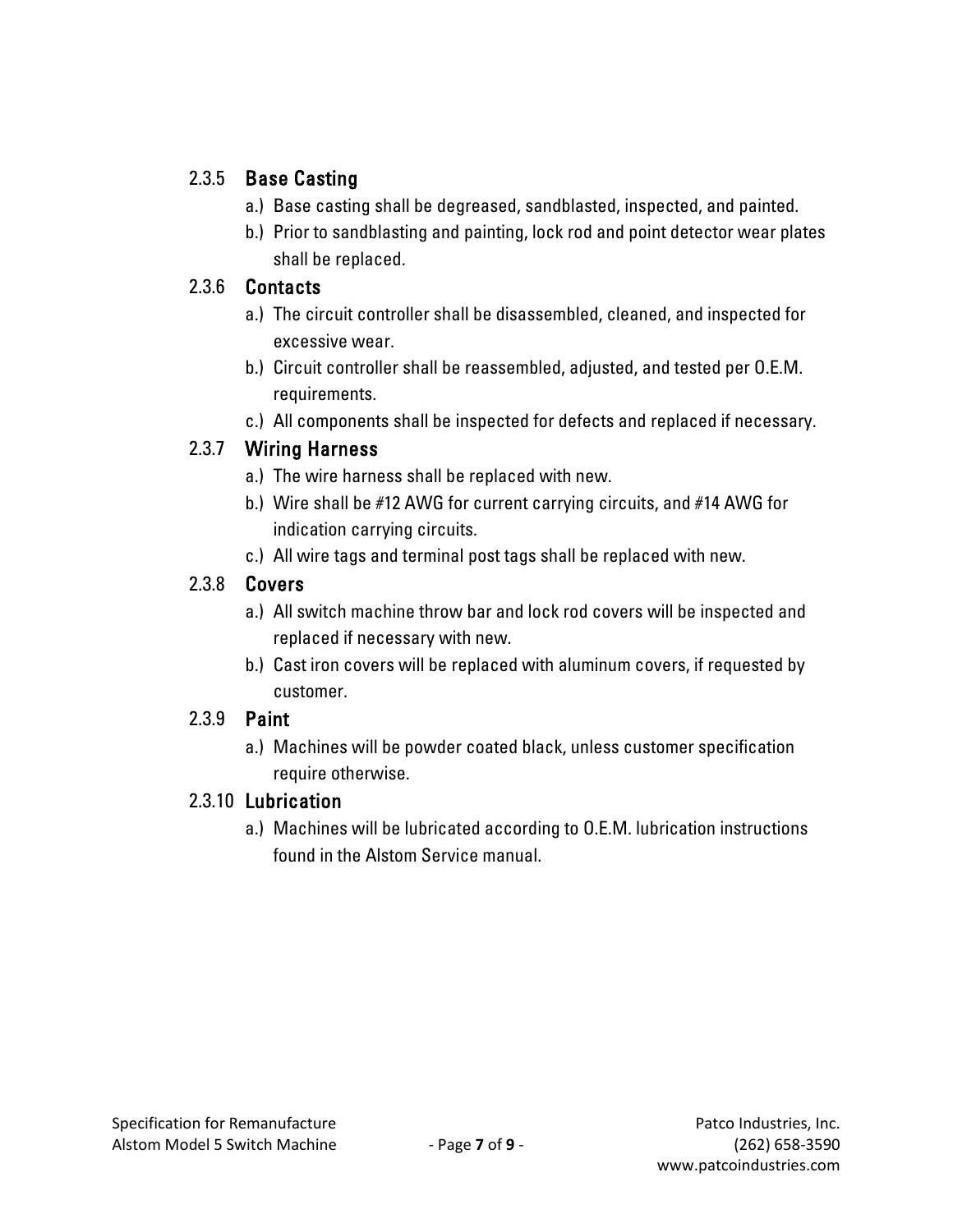# 2.4 Adjustment and Testing

- 2.4.1 All machines must be fully assembled and tested per O.E.M. specifications.
- 2.4.2 Upon final assembly suitable grease shall be applied to wear surfaces and unpainted surfaces that are not composed of naturally corrosion resistant material.
- 2.4.3 Each machine shall undergo a functional test that verifies the proper operation of the circuit controller, point detector, hand throw, and cut out switches.
- 2.4.4 Each machine shall be tested under simulated field load conditions.

## 2.5 Documentation

- 2.5.1 All switch machines will be identified with a serial number located near the mounting holes of the machines footprint, and on the motor.
- 2.5.2 A copy of the switch machine inspection documents shall be included.

## 2.6 Shipping

2.1.1 Each machine shall be individually palletized. Pallets are made to size to accommodate the size of the switch machine; the machine is secured to the pallet with 4 carriage bolts and the appropriate hardware.

## 2.7 Quality Assurance

2.7.1 Each switch machine and internal components shall be inspected for defects. A technician other than the technician who performed the remanufacturing of the machine shall perform the inspection.

# 3 Ordering Information

Patco Industries, Inc. will need the *[Alstom switch machine order form](http://patcoindustries.com/sites/default/files/patco_grs_switch_order_form.pdf)* to be filled out prior to remanufacture.

## 4 Warranty

Patco Industries, Inc. warranty information can be found on page 9 of this specification.